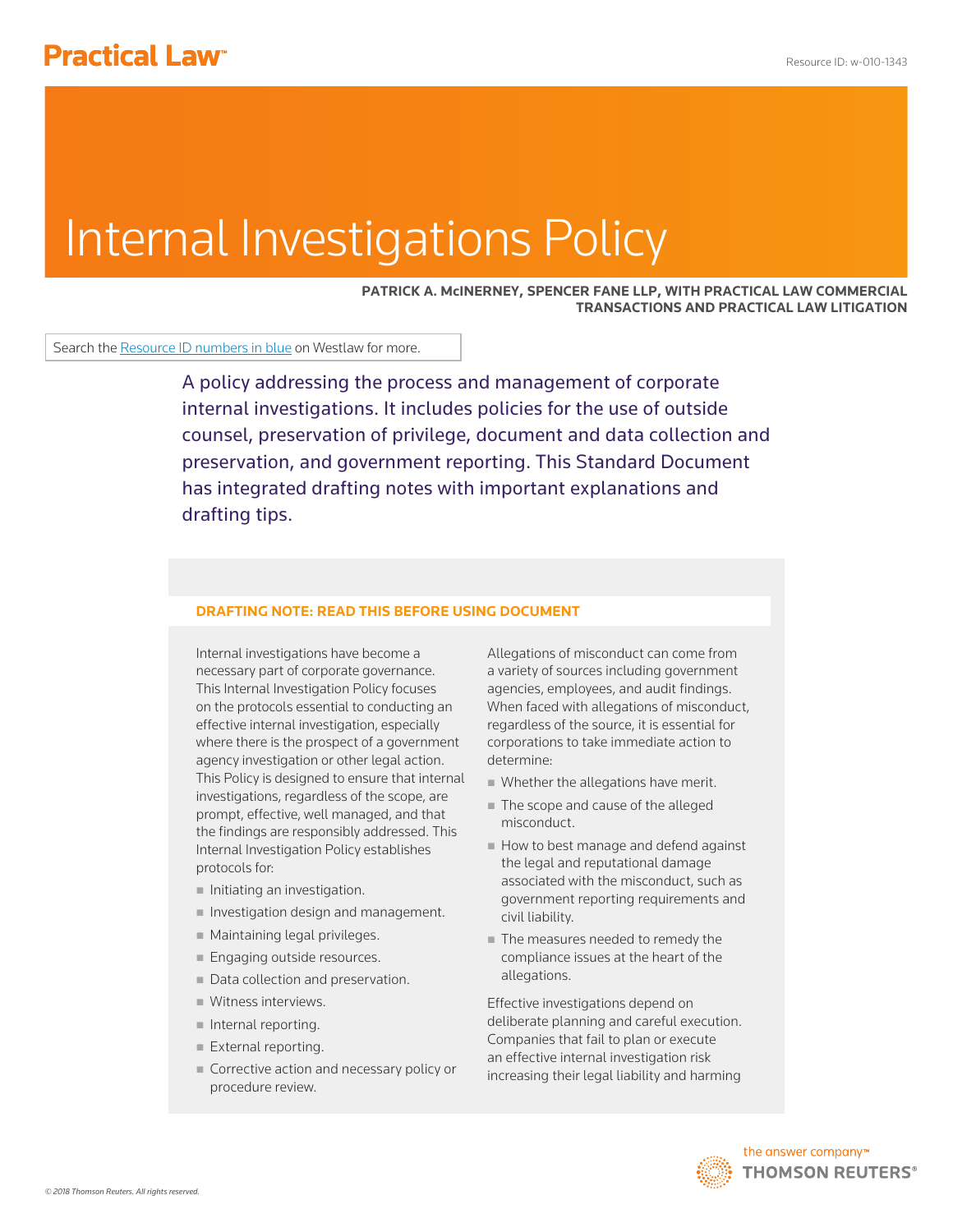their public reputation. An effective investigation carefully considers:

- The nature of the allegations.
- $\blacksquare$  The appropriate scope to encompass the allegations and any related compliance issues.
- Who should conduct the investigation.
- The timing of the investigation and the investigation methods, such as document preservation and employee interviews.
- **Management of internal and external** communication regarding the allegations and the investigation.
- Potential public reporting requirements.

In cases of suspected and confirmed corporate wrong-doing, the Department of Justice (DOJ) considers several factors in determining whether and how they will proceed against a corporation. These factors are set out in the US Attorneys' Manual's Principles of Federal Prosecution Of Business Organizations and include, but are not limited to:

- $\blacksquare$  The nature and seriousness of the harm caused by an alleged offense, including risk of harm to the public.
- $\blacksquare$  How pervasive the wrongdoing is within a corporation, including complicity in or condoning of the misconduct by management.
- A corporation's history of similar bad acts.
- A corporation's willingness to cooperate (see Yates Memo)
- Whether a corporation has an adequate pre-existing compliance program.
- A corporation's timely and voluntary disclosure of wrongdoing.
- Remedial actions including instituting or improving a compliance program, replacing responsible management, and employee discipline.
- The adequacy of prosecution of individuals.

(Department of Justice, US Attorneys' Manual § 9-28.300.)

This internal investigation policy applies to company boards, legal staff, employees, third parties, or other persons, as appropriate. This Policy provides a starting point, but companies are encouraged to

have experienced legal counsel review and assist in creating effective internal investigation policies and procedures. Consider adding an introduction by the company's CEO or General Counsel stressing the importance of cooperating with internal investigations. This will set an embracing tone of compliance and cooperation at the highest levels of the company.

The Company cannot rely solely on the internal investigation policy. Other policies are essential to navigating a government investigation. The company should also rely on a:

- $\blacksquare$  Response policy, which will provide an ordered and uniform protocol for responding to any one of several ways a company may learn of a government investigation, where time is compressed and information may be sparse, such as when:
	- $\bullet$  the government executes a search warrant on the company's premises (for more information see Responding to a Search Warrant Checklist (W-000-8876));
	- $\bullet$  the government issues a civil investigative demand (CID) or subpoena on the company; or
	- the government contacts current or former employees.
- Communication policy, which will centralize and allow coordination of both internal and external communications, avoid unplanned and potentially binding statements by company representatives, and manage information communicated to:
	- markets;
	- clients:
	- customers; and
	- the media.
- Compliance policy, the effectiveness of which may impact determinations from the charging decisions to potential sanctions, including the calculation of criminal fines.
- Document and electronically stored information (ESI) preservation and retention policy, which provides guidance, organization, and clarity to those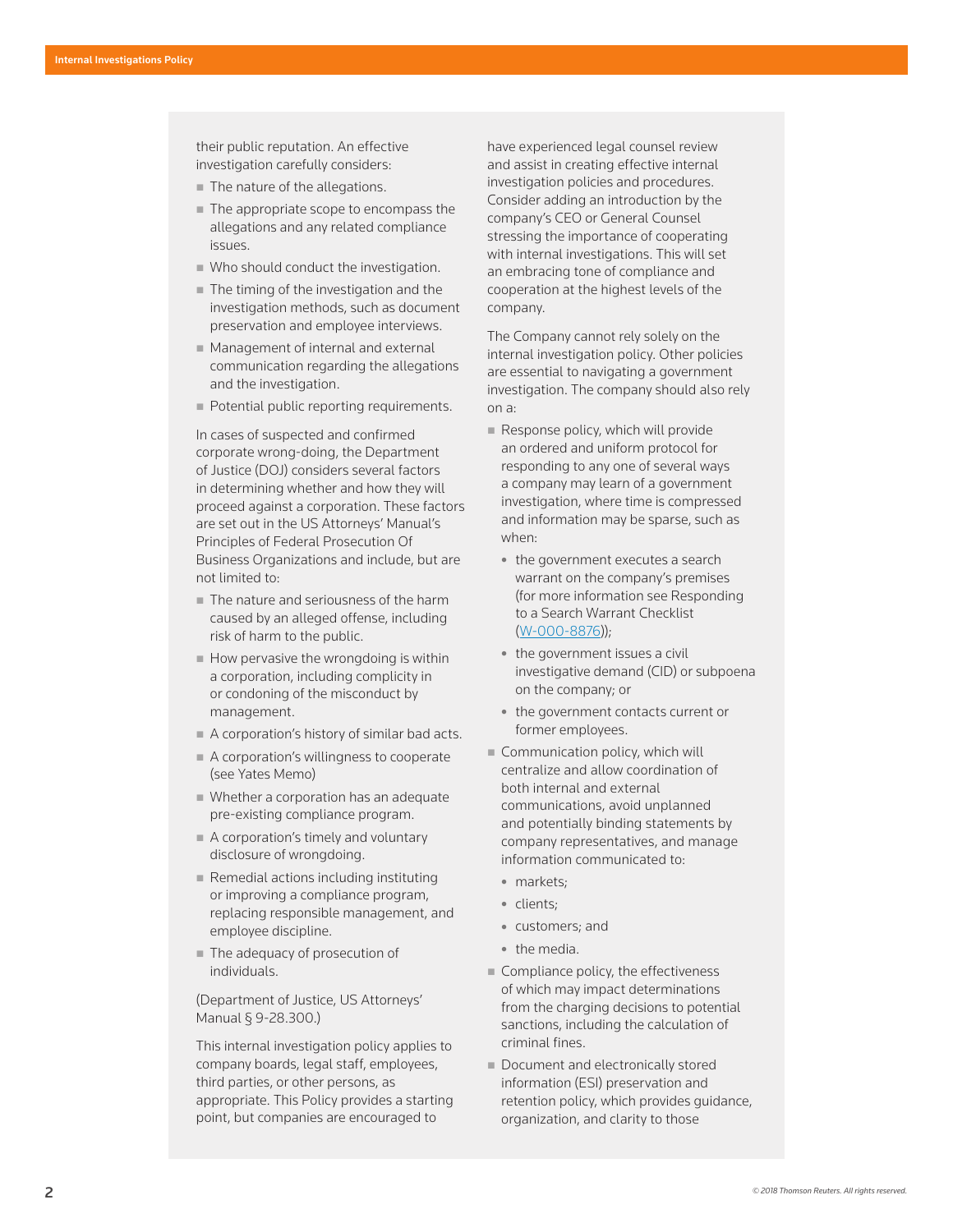responsible for preserving potentially important material.

**Employment policy, which should explain** a company's stance on disciplining employees who refuse to cooperate with investigations, including termination (see Gilman v. Marsh & McLennan Cos., Inc., 826 F.3d 69, 73, 75 (2d Cir. 2016) (holding that the company's interview demands were reasonable and it had cause to fire the two employees for refusing to comply); McGrory v. Applied Signal Tech., 152 Cal. Rptr. 3d 154, 159, 167-68 (Cal. Ct. App. 2013) (holding that "being uncooperative or deceptive in an employer's internal investigation is not a protected activity under state or federal law").).

If an internal investigation is contemplated, but is not conducted, or if under similar circumstances an internal investigation would be conducted, counsel should document the actions taken to evaluate the situation and the reasoning behind the decision not to conduct an internal investigation.

## **BRACKETED ITEMS**

Bracketed items in ALL CAPS should be completed with the facts of the transaction. Bracketed items in sentence case are either optional provisions or include alternative language choices, to be selected, added, or deleted at the drafting party's discretion.

## Internal Investigations Policy

## 1. Scope and Purpose.

[NAME OF COMPANY] ("Company") strives to conduct itself according to the highest standards of lawful and ethical conduct and to comply with all [[JURISDICTION] and] US laws and regulations. [While the Company endeavors to adhere to all applicable laws, the Company operates in the [SPECIFIC INDUSTRY] industry and pays special attention to its responsibilities under [SPECIFIC STATUTES OR REGULATIONS]]. The Company strictly prohibits and will not tolerate violations of the law in any form, including fraud, corruption, bribery, and failure to comply with laws and regulations. The Company treats allegations of violation of this policy seriously and will take all steps necessary to investigate and address allegations of misconduct.

From time to time, the Company may also become aware or involved with government inquiries, investigations, or other legal proceedings. Such inquiries may present a need for the Company to investigate its own operations in order to:

- Gather information to determine facts and circumstances.
- Accurately respond to requests for information.
- Defend against allegations of wrongdoing.
- Determine needed changes to current operations in order to better comply with the law.

Accordingly, this Internal Investigation Policy ("Policy") explains the specific requirements and prohibitions associated with internal investigations. This Policy informs all Company employees, including directors, officers, and agents, of the Company's expectations for conduct during an investigation.

(a) **Applicability.** This Policy is applicable to all of the Company's operations [worldwide]. This Policy applies to all of the Company's directors, officers, and employees. This Policy also applies to the Company's agents, consultants, joint venture partners, and any other thirdparty representatives who have conducted business on behalf of the Company.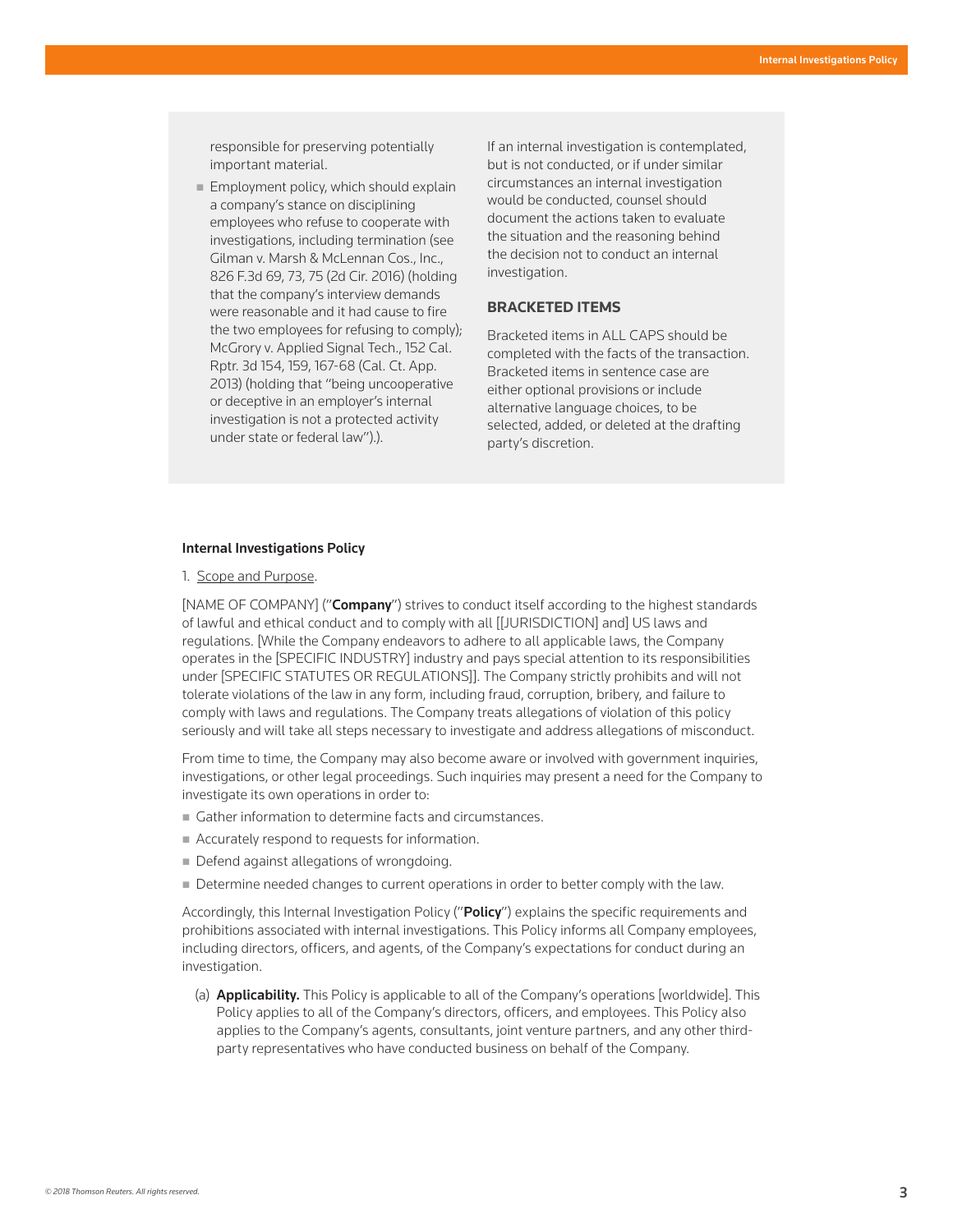## **DRAFTING NOTE: APPLICABILITY**

The scope of an internal investigation policy for a company should be wide enough to account for all those who work for the company. The scope should also include those who may work on behalf or for the benefit of the company through contractual relationships, but who are not employees. Depending on the type of relationship and the terms of a contractual agreement, this may include:

- Agents.
- Consultants.
- Independent Contractors.
- **Joint Venture partners.**
- Third-party representatives.

To ensure that these parties will comply with a company's compliance policies, the company should require a written acknowledgement of the policies. The acknowledgment should be obtained at the start of a relationship and annually thereafter.

- (b) **Definitions.** For this policy, the following terms are defined as follows:
	- (i) "Communication" includes:
		- (A) Written and oral communications.
		- (B) Electronic communications.
		- (C) Physical gestures, such as nods.
		- (D) A customer's actions, such as transferring documents.
	- (ii) "Attorney-client Privilege" refers to a legal privilege that protects confidential communications between an attorney and a client from disclosure to third parties. Although company employees are not clients, the attorney-client privilege includes communications between Company legal counsel and Company employees that are made for the purpose of obtaining or providing legal advice. The privilege belongs solely to the company.

## **DRAFTING NOTE: ATTORNEY CLIENT PRIVILEGE**

The attorney-client privilege is an integral part of internal investigations as the investigation may involve communication about a company's misconduct or noncompliance. It is crucial for counsel conducting the investigation and those cooperating in the investigation to

understand attorney-client privilege protections, waivers, and limitations. For more information regarding the attorneyclient privilege in internal investigations, see Practice Note, Internal Investigations: US Privilege and Work Product Protection (3-501-8418).

(iii) "Attorney Work Product" means documents and tangible things that are prepared in anticipation of litigation. This privilege protects these materials from discovery by opposing counsel and, like the attorney-client privilege, belongs to the Company, not individual employees.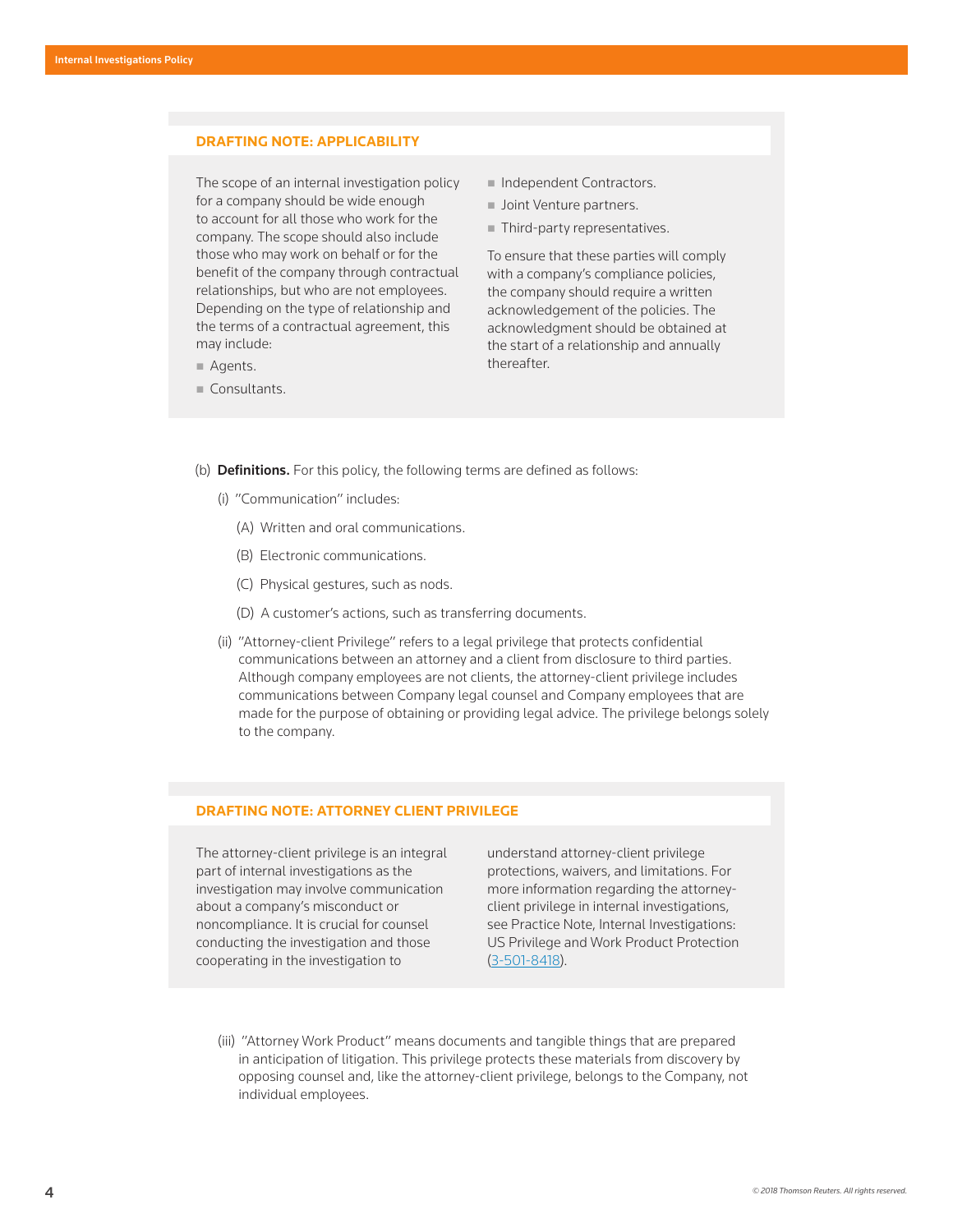## **DRAFTING NOTE: ATTORNEY WORK PRODUCT**

The Work Product Doctrine protects documents relating to an investigation if a company is engaged in or anticipates litigation at the time of the investigation and the documents are created primarily for the litigation rather than for some other purpose.

Similar to the attorney-client privilege, it is crucial for counsel conducting the

investigation and those cooperating in the investigation to understand the attorney work product doctrine and its protections and limitations. For more information regarding the work product doctrine in internal investigations, see Practice Note, Internal Investigations: US Privilege and Work Product Protection (3-501-8418).

- (iv) "Confidential Information" means information that may cause harm to the Company, its [customers/clients], employees, or other entities or individuals if improperly disclosed, or that is not otherwise publicly available. Damage may be to an individual's privacy, [ORGANIZATION]'s marketplace position or that of its [customers/clients], or legal or regulatory liabilities.
- (v) "Witness" refers to individuals, including Company employees, who may have knowledge related to an internal investigation.
- (vi) "Data" includes:
	- (A) Electronically stored data (ESI) and metadata, including all information found on computer hard drives and on other electronic data storage mediums, such as electronic documents, spreadsheets, emails, and metadata.
	- (B) Text messages.
	- (C) Hard copy and original documents.

2. Grounds for Internal Investigations. Internal investigations may be conducted for a variety of reasons. An investigation may be compulsory, while others may be discretionary and prompted by allegations regarding misconduct. The decision to engage in an internal investigation may be a matter of policy, regulation, or left to the discretion of the Company's board of directors or, if delegated by the board, the Supervisor.

(a) **Retaliation.** Retaliation against any employee who reports suspected compliance violations or misconduct is strictly prohibited.

## **DRAFTING NOTE: GROUNDS FOR INTERNAL INVESTIGATIONS**

Each matter that raises the specter of possible violation will not merit a full internal investigation. Often a short, limited inquiry is sufficient to determine facts and provide a basis for response. This policy is designed to apply to investigations that are determined by the General Counsel, or its designee, to warrant a fulsome internal investigation. At the outset, the General Counsel's Office should, in consultation with the department to which the information or complaint was initially directed, determine the initial scope

and scale of the investigation. An internal investigation should generally be conducted in response to any of the following:

- A government investigation.
- **Credible allegations or confirmation of** wrongdoing committed by the company's employees or its agents.
- A lawsuit against the company or one of its agents.

The decision to conduct an internal investigation is the responsibility of the board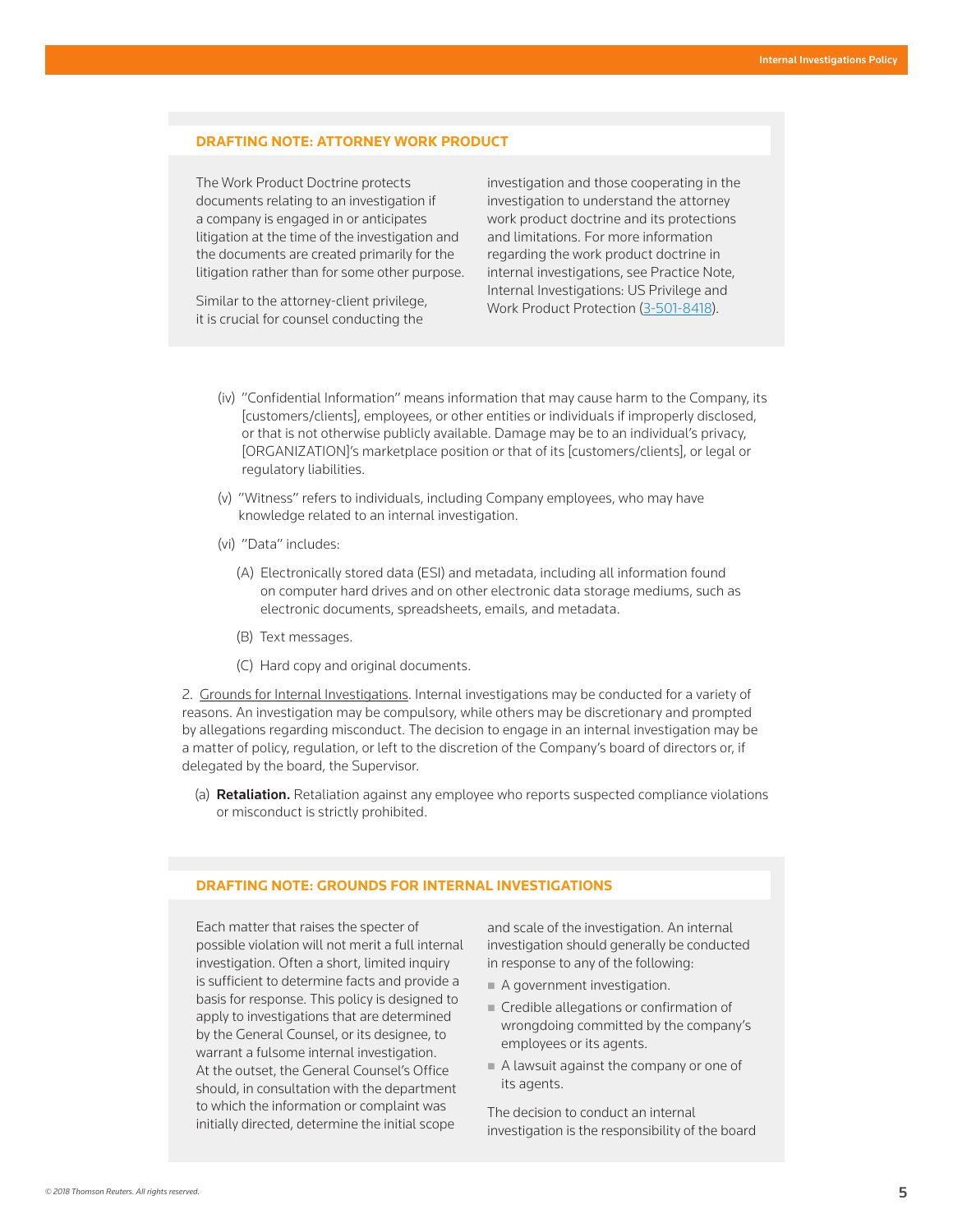of directors, though decisions regarding less serious allegations may be delegated to a company's senior management. When faced with a triggering event and the decision regarding whether to conduct an internal investigation, companies should consider:

- The credibility of the allegations levied against a company's employees or its agents, balanced with the seriousness of the claims. Companies may appropriately scale their investigations to the nature of the allegations, dedicating more resources to allegations that suggest the violation of law or regulation, as opposed to a claimed violation of an internal procedural policy.
- The legal and market or industry risks associated with the potential publication of the event or allegations.
- The potential benefits associated with conducting an investigation and disclosing the results to the government agency, such as receiving cooperation credit.
- The cost of an investigation.
- The interruption to business functions that an investigation may cause.

Specific circumstances may make conducting an internal investigation a requirement. These circumstances include:

Regulatory requirements, such as those enforced by the Financial Industry Regulatory Authority (FINRA).

- Contractual obligations.
- Company workplace policy.

Most internal investigations will be discretionary, though certain allegations or circumstances may necessitate an investigation. These circumstances include:

- Grand jury subpoenas.
- Whistleblower allegations.
- **Employee complaints.**
- Certain audit findings.

Internal investigations may be prompted by allegations, investigations, or queries by government agencies. Conducting an internal investigation in relation to a government inquiry may help garner cooperation credit with the government agency and minimize criminal exposure. Where there is the prospect of criminal exposure, it is highly desirable to engage outside counsel with specific expertise and experience dealing with government investigations. However, the government agency may, either by law or by custom, believe it is entitled to the investigation findings to consider providing cooperation credit to the company. Government agencies often expect ready access to documents and a candid assessment of investigation findings in exchange for cooperation credit.

3. Investigation Management. Internal Investigations will be primarily overseen by an Investigation Supervisor ("Supervisor") who will be named by the [General Counsel/Board of Directors] or a special committee created by the Board of Directors in response to the allegations necessitating the internal investigation. The [General Counsel/Board of Directors] or special committee may see fit, depending on the circumstances of the investigation, to engage outside legal counsel to act as Supervisor of an internal investigation.

- (a) The role of the Supervisor in an investigation is to:
	- (i) Determine the initial scope and focus of the investigation.
	- (ii) Determine the facts of the allegations or events giving rise to the investigation.
	- (iii) Coordinate the investigation, including necessary adjustments to the scope, focus, and duration.
	- (iv) Communicate with the appropriate corporate representative(s) during the investigation.
	- (v) Identify and seek direction regarding any potential conflicts of interest that may be presented during the investigation.
	- (vi) Examine the company's reporting obligations and determine whether a report is required.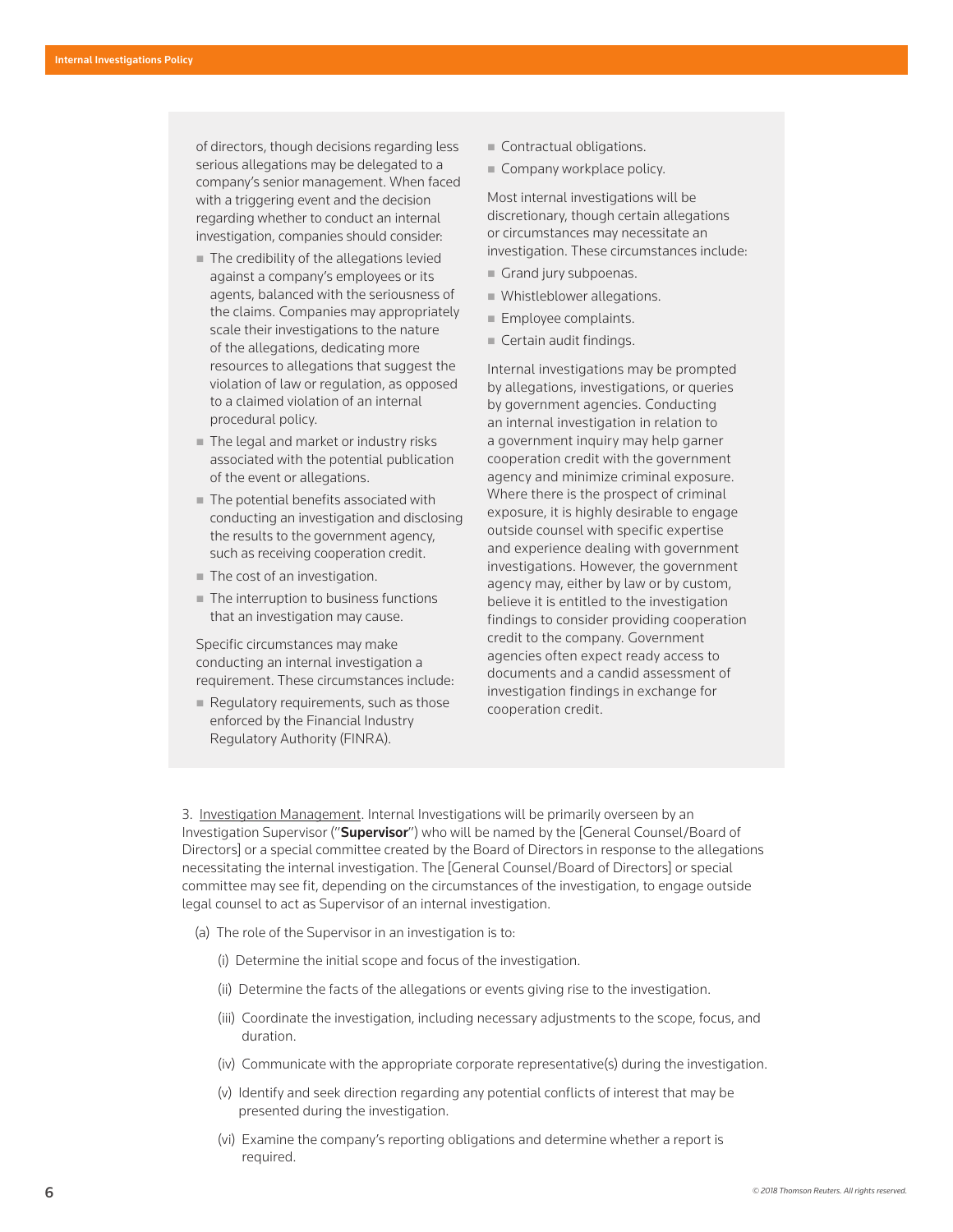- (vii) Determine whether and to what extent the results will be reported, and if so, to whom and in what format.
- (viii) Design a corrective action plan, if needed, to address investigation findings.
- (ix) Assist in the development of stronger controls, policies, or compliance processes to address deficiencies identified during the investigation.

## **DRAFTING NOTE: INVESTIGATION MANAGEMENT**

Investigation management is particularly important for large scale investigations or those with particularly troubling allegations. A determination should be made about which position or department takes primary responsibility for implementing an internal investigation.

- General Counsel. A corporation's general counsel may be most appropriate to implement and oversee simple investigations.
- Audit Committee. A corporate audit committee may be tasked with overseeing internal investigations that are large in scope, involve senior management, are high profile or involve significant risk of damage in the market, or where the potential penalties associated with noncompliance are severe. For more information regarding the role of audit committees, see Audit Committee Roles and Responsibilities Toolkit (8-506-8180).
- **Special Committee.** Typically, the company's Board of Directors creates a special committee to investigate serious allegations or larger matters where the independence of an internal investigation is a concern. For more information regarding special committees, see Practice Note, Internal Investigations: Special Committees (W-005-5446).

The investigation supervisor will be the point of initial coordination and will tailor the investigation responsibilities to the nature and scope of the issues or allegations. Where outside counsel is engaged, the investigation supervisor will be the primary liaison with the company. However, while companies should try to

designate an internal supervisor for internal investigations, the details of who conducts and manages the investigation, how it is conducted, and issues of internal and external communications depend closely on the circumstances specific to the event that prompted the investigation.

Internal investigations may be managed by:

- **In-house legal counsel.** In-house counsel may be most appropriate to conduct internal investigations involving lowerlevel employees with final reporting to the corporate board or other management within the company. The volume and nature of potential conflicts are such that in-house counsel is rarely appropriate for investigations involving company management.
- **Outside legal counsel.** Outside counsel is most appropriate for investigations involving significant misconduct, the corporate board or senior management, those that are prompted by or likely to lead to government investigations, whistleblowers, or shareholder suits. Outside counsel is often viewed as bringing needed independence to internal investigations and may appear more reliable or credible to government agencies or other external third-parties.

For more information regarding inhouse counsel and investigations, see Article, Government Investigations of Corporate Fraud: Consequences for In-House Counsel (5-502-0062). For more information regarding outside counsel and investigations, see Drafting Note, Outside Counsel.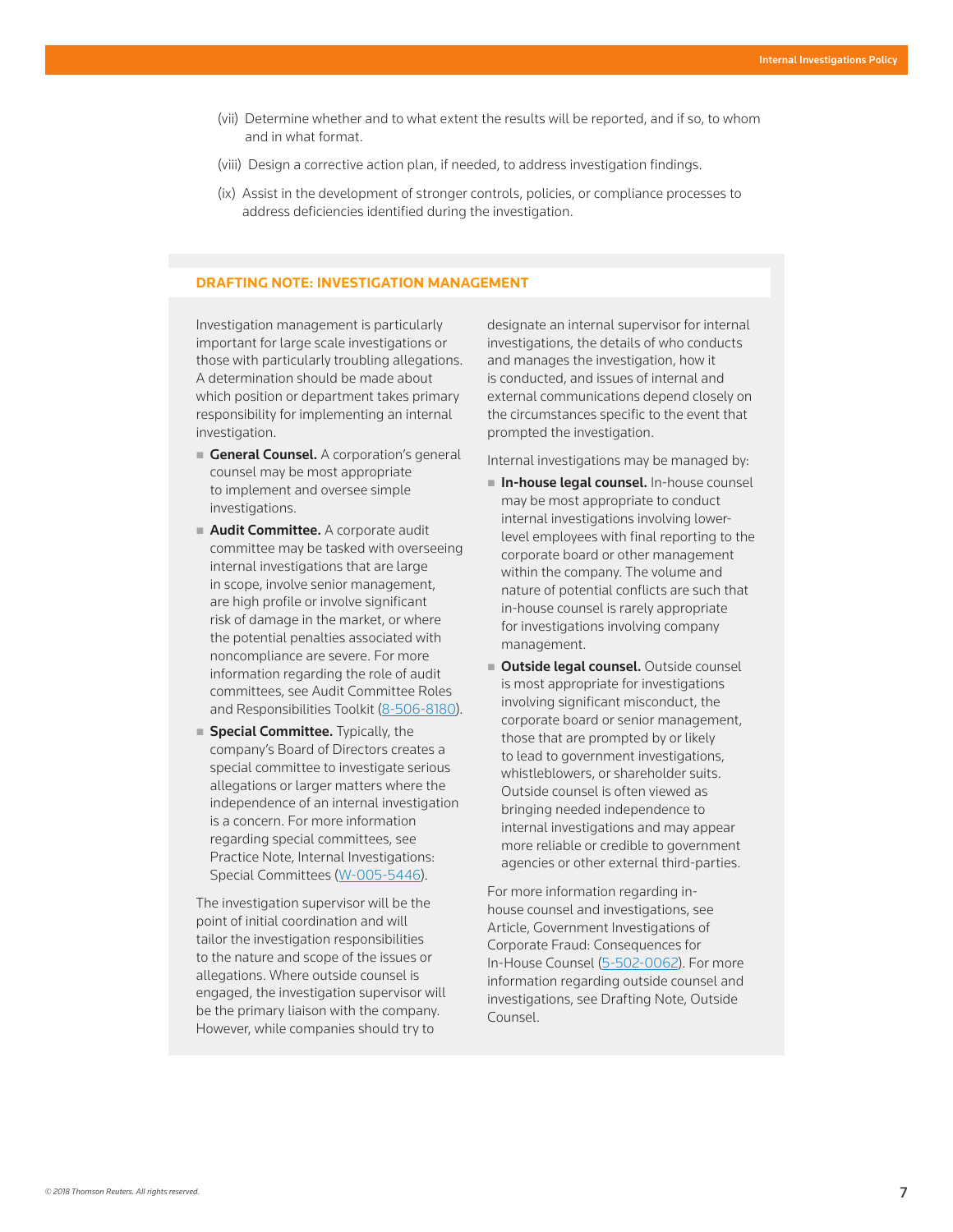4. Employee Cooperation. Company appreciates and depends on the cooperation of its employees and agents when conducting internal investigations. [Company employees are required to cooperate with Company investigations [in accordance with [OTHER COMPANY POLICY]]. Employee refusal to cooperate in a company investigation may result in discipline measures. Discipline measures include all those deemed appropriate by the Company [or found in [COMPANY DISCIPLINE POLICY]][, including discharge].] Many investigations are conducted by the Company's legal counsel, and company employees may be asked for information related to an investigation by Company's legal counsel. Company legal counsel represent the Company, not any individual employee.

# **DRAFTING NOTE: EMPLOYEE COOPERATION**

Companies sometimes have policies requiring their employees and agents to participate in internal investigations. This optional section gives a company the opportunity to either adopt such a policy or reiterate the requirement as stated in a separate employment policy. Companies should carefully consider whether there may be any legal ramifications associated with terminating employees who do not cooperate with an investigation.

The company should be aware of its obligation to provide counsel to defend officers, directors, employees, and others. These obligations can arise by statute, by law, or by company policy. The company should also be aware of any obligations to advise employees about obtaining their own counsel. Certain states, such as Missouri,

have ethical provisions requiring lawyers to advise unrepresented persons to secure counsel if they know or reasonably should know that the interests of the unrepresented person present a possibility of being reasonably in conflict with the interests of the lawyer's client. (MO R BAR Rule 4-4.3.) In many cases, counsel is unable to identify a conflict until after interviewing an employee and hearing an explanation of the employee's conduct.

The absence of employee cooperation may hinder the effectiveness of an internal investigation. This section also informs employees that violations of the requirement to cooperate may subject them to disciplinary action or jeopardize their employment.

5. Privileged Communication. The Company has a strong interest in maintaining the confidentiality of certain internal communication, including communication protected from disclosure to third-parties due to attorney-client privilege and attorney work product doctrine. Communication with Company legal counsel may be protected by the attorney-client privilege, but the privilege belongs to the Company and not any individual employee. This means that only the Company may waive the attorney-client privilege. The Company relies on its employees and agents to be mindful of confidentiality, privilege, and discretion when it comes to documentation and communication related to business activities.

(a) **Written Documentation and Communication.** Company employees and agents should be instructed by counsel as to the limits and requirements of the attorney-client and work product protections when creating documents and communicating in writing, including by email and text. All privileged documentation and communication should be clearly labeled, although the presence of a label or legend on a document or communication will not by itself protect the contents.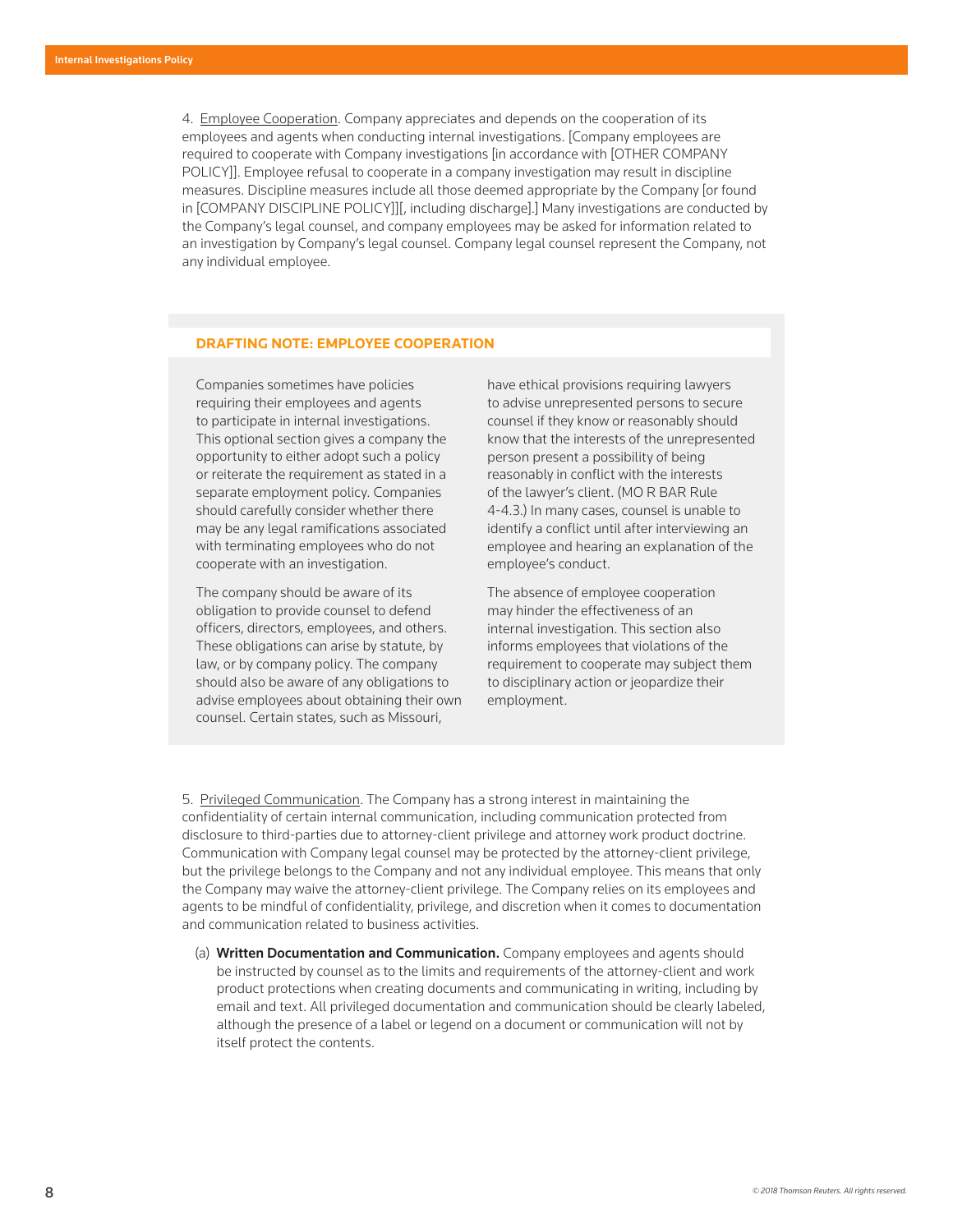## **DRAFTING NOTE: MAINTAINING PRIVILEGE**

Properly maintaining the attorney-client privilege is one of the highest priorities for a company conducting an internal investigation. A company should seek to maximize attorney-client privilege and work product protection for communications made or documents created during internal investigations. This requires particular attention to the factors that courts apply to determine whether communications are protected. Companies can maximize privilege and work product protections

by taking the time to train management and employees on how to properly create, draft, and handle documents that relate to an internal investigation. This section informs employees of the importance of maintaining privilege and a company's expectation for discretion and mindfulness when communicating. For more information regarding privilege and internal investigations, see Practice Note, Internal Investigations: US Privilege and Work Product Protection (3-501-8418).

6. External Communication. [All employees must abide by the policies found in the Company's [NAME OF COMMUNICATIONS POLICY].] Unless [TITLE] authorizes, Company employees must not public disseminate Company information about an internal investigation. Only those employees or agents of the Company that are specifically authorized by the Company to speak on its behalf may communicate with government agencies on behalf of the Company. This Policy does not preclude employees from speaking to government agencies in their own, individual capacities.

## **DRAFTING NOTE: EXTERNAL COMMUNICATIONS**

This section should complement a broader external company communications policy that limits who can communicate with persons, entities, and media, including social media, on behalf of a company. The optional first sentence makes specific reference to a company's broader communications policy. If a company does not already have an external communication policy, it should strongly consider adopting one. In crisis or rapid response situations, a company should consider engaging outside strategic communications counsel.

Inquiries or allegations from a government agency that prompt an internal investigation may involve substantial communication opportunities between the agency and a company. Due to the risk of impending litigation or penalties, this section seeks to limit communications with government agencies on a company's behalf to only individuals authorized by the company.

A company cannot preclude anyone from speaking to the government in their individual capacity (see In the Matter of KBR, Inc., Exchange Act Release No. 74619, 2015 WL 1456619 (Apr. 1, 2015)).

To mitigate legal risk, communication on the company's behalf with government agencies must be:

- Precise.
- Correct.
- Conveyed with an eye toward potential parallel proceedings.
- Delivered in a manner that is sensitive to the situation.
- In proper context.

Therefore, it is suggested that authorization for communication with government agencies on the company's behalf be given to a limited number of individuals and filtered through a company's legal department.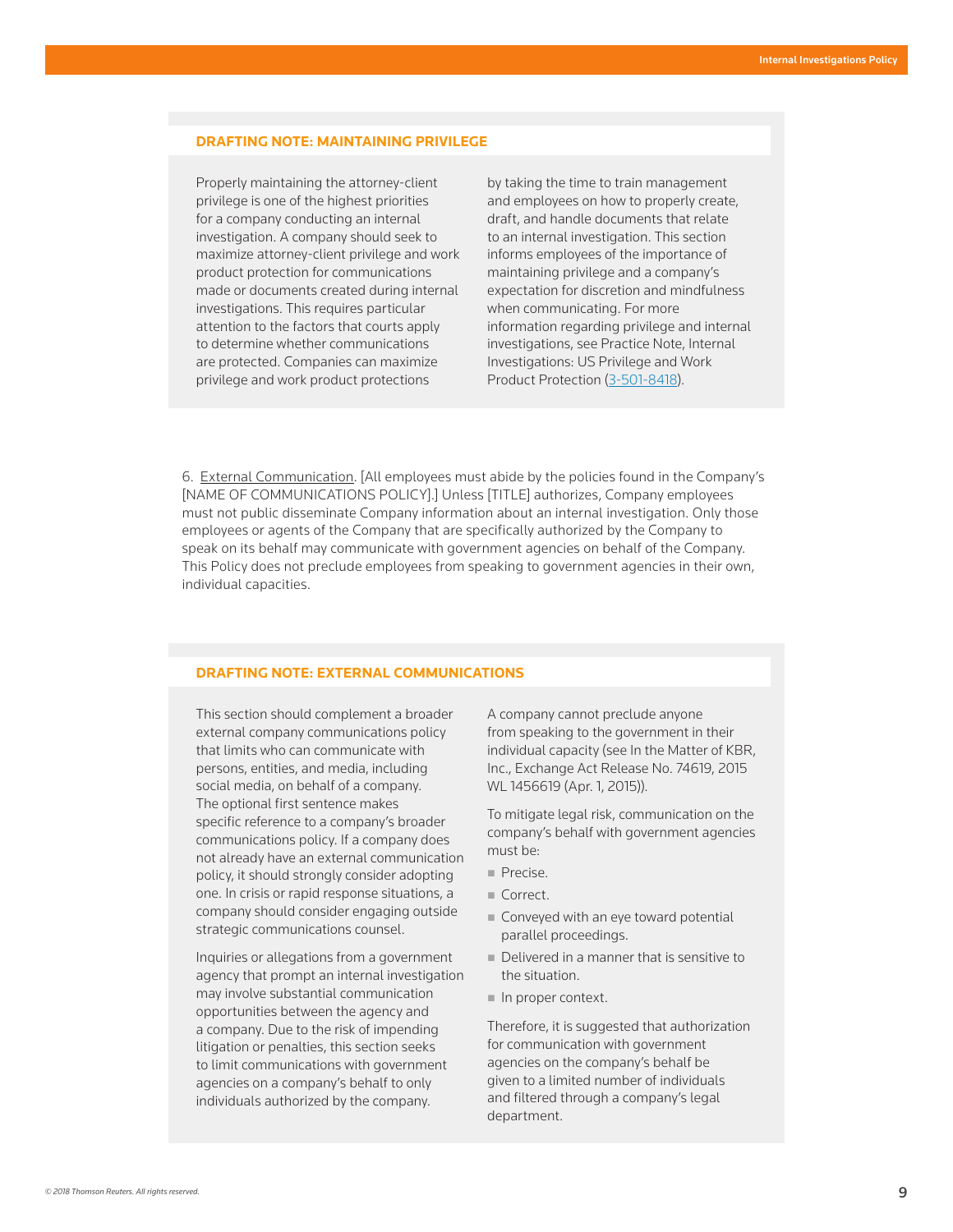7. Outside Counsel. In-house legal counsel[or a special committee] may engage outside legal counsel to advise on matters related to internal investigations. Independent outside counsel must be retained to manage all investigations involving Company [executives], including [[LEVEL OF EXECUTIVE MANAGEMENT] and above, including members of the Board of Directors] OR [[EXECUTIVE TITLES], and any member of the Board of Directors].

- (a) **Criteria.** Outside counsel engaged to advise on or manage an internal investigation should be highly qualified, experienced in the area and with the government agency involved, and should have no relationship with any entity or person that would pose a conflict of interest in the counsel's representation of the Company.
- (b) **[Engagement.** Engagement and use of outside legal counsel must be compliant with [NAME OF COMPANY OUTSIDE COUNSEL POLICY].
- (c) Individual Counsel Representation. Employees of the Company have a right to their own legal representation.

## **DRAFTING NOTE: OUTSIDE COUNSEL**

There are benefits to engaging outside counsel to conduct an internal investigation. For example, outside counsel may:

- Act as a neutral and independent advisor and investigator.
- Have expertise in a particular subject matter that is relevant to the investigation.
- $\blacksquare$  Have expertise and relationships with government agencies relevant to the investigation.
- Give an investigation greater credibility with government agencies.
- Be better able to ensure communication is privileged, as there is no blurring of the lines between business and legal advice.

A special committee may be created by a company's board of directors to investigate serious allegations or more significant matters where the independence of the investigation is a particular priority, such as where allegations are made against high-level executive management. For investigations managed by a special committee, outside counsel's involvement in the investigation may be different than it is for other investigations. For more information regarding special committees, see Practice Note, Internal Investigations: Special Committees (W-005-5446). For more information regarding special committee investigations and outside counsel, see Practice Note, Internal Investigations: Special Committees: Retaining Advisors (W-005-5446).

This section is designed to work with other company policies regulating the hiring of outside legal counsel and contains an optional sentence in Section 7(b) where a company's specific policy for hiring outside legal counsel can be referenced. For an example of such a policy, see Standard Document, Use of Outside Counsel Policy (W-001-5981).

For model engagement letters for retaining outside counsel, see Standard Documents:

- **Engagement (Retainer) Letter: Hourly Fee** Arrangement (6-521-3395).
- **Engagement (Retainer) Letter:** Contingency Fee Arrangement (0-521-9300).
- **Engagement (Retainer) Letter: Alternative** Fee Arrangement (4-523-3525).

#### **THE YATES MEMO**

In 2015, the DOJ issued the Memorandum on Individual Accountability for Corporate Wrongdoing (Yates Memo). The Yates Memo specifically:

- Ties any eligibility for cooperation credit to the corporation providing the DOJ with all relevant facts about the individuals responsible for the misconduct.
- Requires that federal prosecutors focus on the individuals responsible for the misconduct from the beginning of the investigation and precludes them from releasing responsible individuals from civil or criminal liability when settling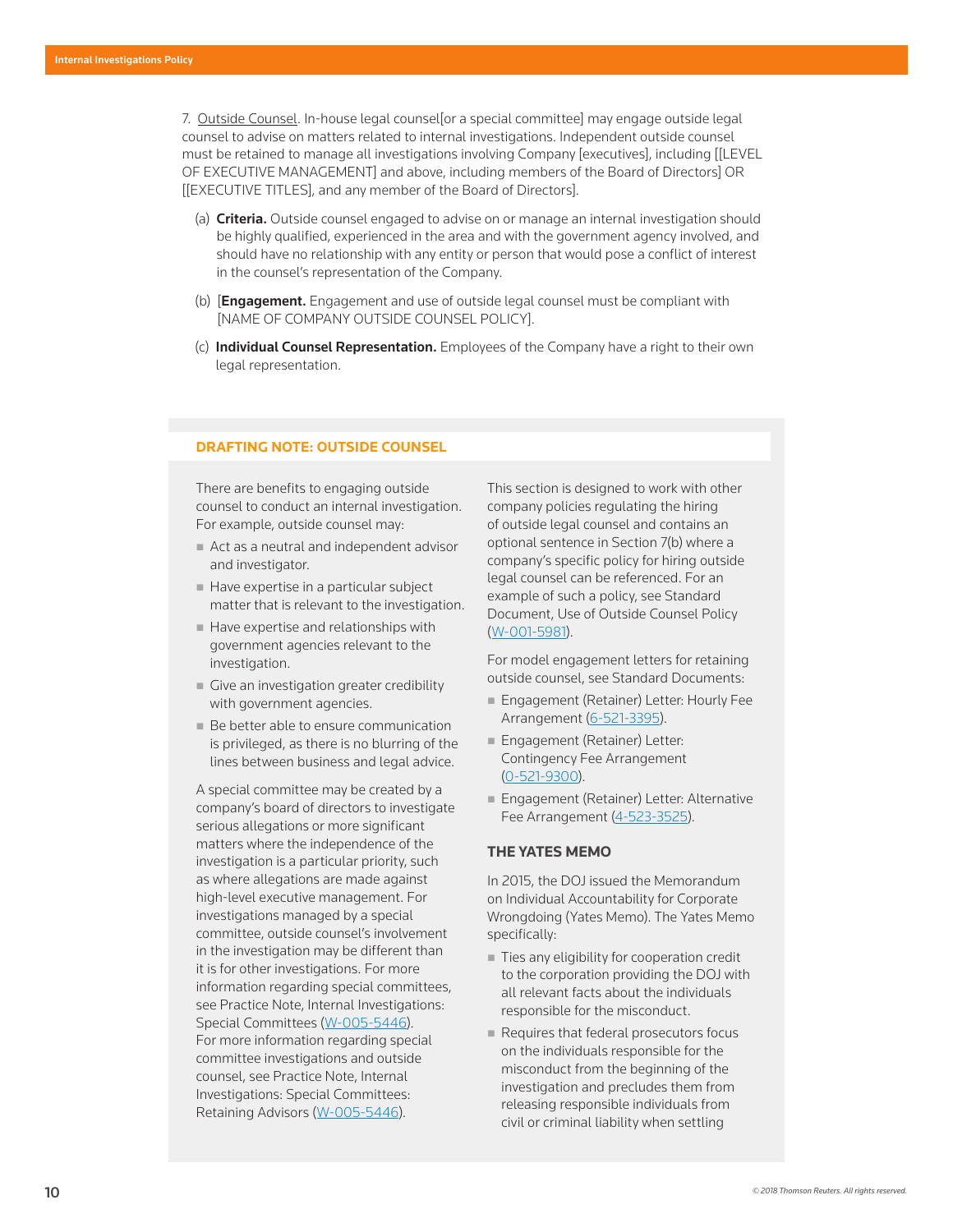the matter with the organization absent special circumstances and the approval of senior DOJ officials.

Requires federal prosecutors to have a clear plan for resolving cases with individuals before it resolves the case with the corporation.

The Yates Memo may impact internal investigations in several ways, most notably by potentially:

Hampering corporate internal investigations if employees do not cooperate because they believe the company may expose them to criminal liability with the DOJ so that the company can obtain cooperation credit.

- $\blacksquare$  Increasing the number of employee requests that companies provide individual counsel or the number of employees that retain their own individual counsel.
- $\blacksquare$  Increasing the amount of work necessary to conduct an internal investigation to obtain cooperation credit.

8. Outside Consultants. The Supervisor may engage outside consultants to perform tasks essential to facilitate a thorough and complete investigation.

- (a) Outside consultants may include:
	- (i) Forensic accountants.
	- (ii) Forensic document collection and examiners.
	- (iii) Outside auditors.
	- (iv) Subject matter experts.

 Consultants must report directly to [the Supervisor/special committee] and shall maintain all investigation related documentation and information in such a manner as to preserve privilege under the attorney work product doctrine.

#### **DRAFTING NOTE: OUTSIDE CONSULTANTS**

Government agencies will not accept conclusions of deficient investigations and may even heighten their scrutiny of an organization that fails to conduct a robust and credible investigation. This makes it important to ensure the independence, scope, and methods of an investigation are appropriate considering the company's business practices, the industry, and the allegations. Independent outside consultants can greatly benefit an internal investigation by bringing impartiality, forensic capabilities, and subject matter expertise to:

- The investigation scope.
- The fact-finding methods.
- The examination and analysis of the findings.
- The identification of potential noncompliance or liabilities.
- The identification of defenses.

Outside consultants essential to an investigation may include:

- Forensic accountants, who look for problems and anomalies in a company's books and records.
- Forensic document and ESI collectors and examiners, including E-discovery consultants, who assist in the proper collection, management, and review of company data.
- Outside auditors, who review company internal compliance, prevention, and reporting systems, or who review compliance with regulatory requirements.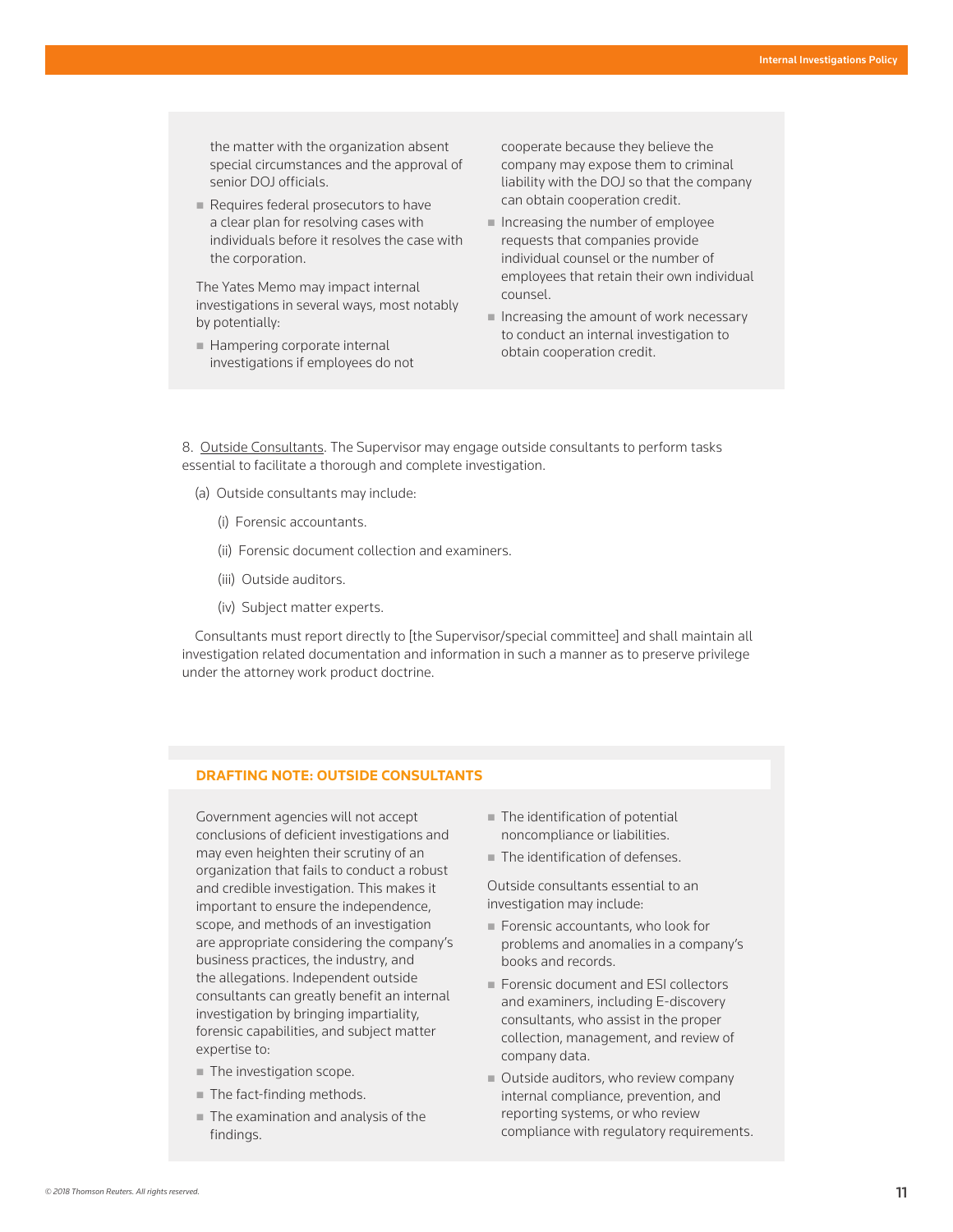Subject matter consultants, who can explain complex concepts particular to the industry within which a company operates, as well as identifying issues or deficiencies.

Where a special committee is not created and the company retains outside counsel to conduct the investigation, outside counsel

should retain any consultants to assist with internal investigations to preserve the neutrality and independence of the consultants and to try to have the attorney work product doctrine protect anything the consultants create. Counsel should take great care to preserve the privileged nature of information exchanged with consultants.

#### 9. Data Preservation and Collection.

- (a) Preservation. Preservation of relevant hard copy documents, electronic data, and other physical material is an immediate concern upon indication of a potential issue that may trigger an internal investigation, government investigation, or litigation. Preservation requires immediate issuance of an appropriately tailored preservation notice to all persons who may have relevant materials. Steps must be taken to ensure that potentially relevant material is preserved, including the imaging of employee hard drives, if necessary. The Company will take immediate steps to preserve all data related to an investigation, including relevant inactive data residing on back-up tapes, archival media, cloud-based storage, or elsewhere. Employees are prohibited from deleting or destroying any data relevant to an investigation. Prior to collection, the Supervisor will notify the Company's [IT Department/[NAME OF DEPARTMENT(S)]] to develop a plan for identifying, collecting, and preserving electronic information in a forensically sound manner that preserves all relevant data, including metadata. Employees may be interviewed to determine whether they possess data relevant to the investigation, where it is stored, and how best to collect it.
- (b) **Documentation.** A record must be kept of all preservation efforts made by the Company. The record will include copies of all notices, memos, and communications related to the collection and preservation of data.
- (c) Collection. Data collection and preservation should begin as soon as the scope of the investigation has been reasonably determined. If relevant data may be destroyed in the normal course of business, efforts to preserve the data should start immediately, even if the scope of an investigation has not yet been determined. When in doubt, preserve. The Company may collect potentially relevant evidence (including hard copy documents, data, and other tangible items) from any source that the company owns, possesses, or controls. The Company may also take action to preserve and collect data stored on employees' personal devices as provided in [NAME OF COMPANY BRING YOUR OWN DEVICE POLICY]. Data may be collected from all mediums owned by the company. Collection may also occur from employee personal devices used in the furtherance of Company business in accordance with [NAME OF COMPANY POLICY FOR EMPLOYEE DEVICES]. As referenced in [NAME OF COMPANY DATA POLICY], information from sources owned by the Company belong to the Company. The Company cannot guarantee that employee personal emails, documents, text messages, or other data will not be collected, reviewed, or produced to a third party, including government agencies. In certain instances, as determined by the Supervisor, data collection may occur without notice to employees.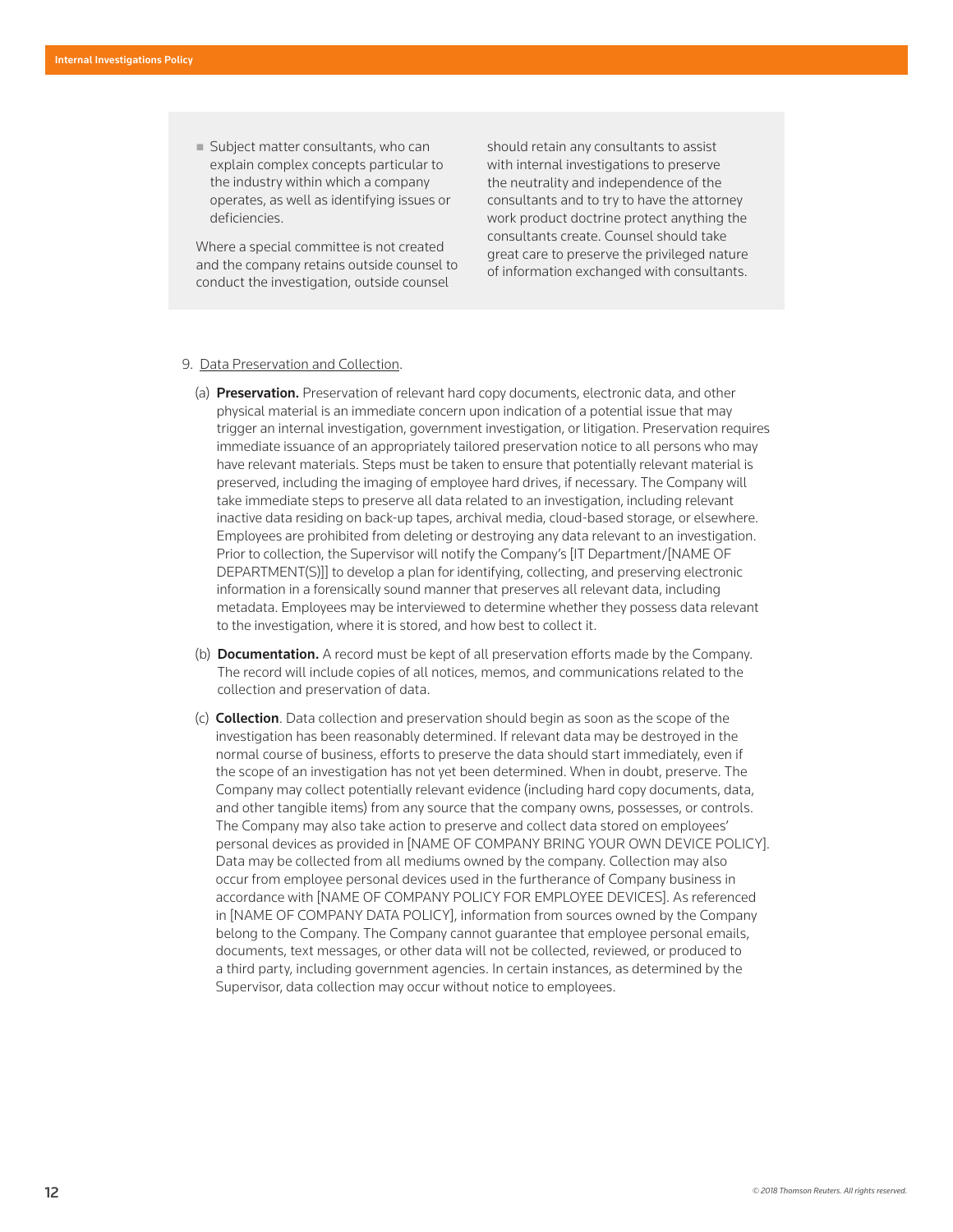# **DRAFTING NOTE: DATA PRESERVATION AND COLLECTION**

Data preservation and collection is crucial to the outcome of a successful investigation and required in situations involving government investigations and litigation. Insufficient or untimely collection and preservation of data may lead to:

- Spoliation of evidence crucial to the investigation through intentional or automatic deletion.
- **Unfounded results or conclusions that an** investigation is lacking and not credible.
- Claims of obstruction of justice.

Generally, data is collected and preserved through a company's document hold or litigation hold process. It is the Company's responsibility to preserve certain materials when there is the potential for litigation. As such, a company must take care to ensure that all potentially relevant materials are preserved by being over-inclusive in the initial stages of a preservation effort. Employees who may have information or materials relevant to the investigation will receive a document preservation or litigation hold notice with instructions for preserving relevant materials. The instructions should emphasize that they must be followed immediately and any questions should be directed to the investigation supervisor.

Interviews should take place with key employees to establish:

- What data is relevant to the investigation.
- Where and how the data is stored.
- The best methods for:
	- collection: and
	- preservation.
- Other employees who may have data relevant to an investigation.

A record should be kept by an investigation scrivener (see Drafting Note, Scriveners) of all preservation-related information, documentation, and communication. Preservation records are a primary tool used to refute allegations of spoliation of data or insufficient preservation efforts.

Collection should be conducted either internally by a company's IT department or, to avoid disruption, through a combination

of legal counsel and a competent outside vendor in order to preserve attorney-client privilege. It is important to involve internal personnel who understand the company's data management and storage structure so they can assist in defining the universe of documents and electronic data to be collected.

Once collected, data is reviewed for relevancy, privilege, and content. A review of collected data often requires a change in the scope of the investigation, as information discovered during a review may lead to new and unforeseen avenues of relevant information. For more information regarding the litigation hold process, see Practice Note, Implementing a Litigation Hold (8-502-9481) and Standard Document, Litigation Hold Notice (0-501-1545).

In cases of alleged fraud or if there is a reasonable likelihood that data may be intentionally deleted, companies must consider covert measures of data collection to ensure the integrity of information, including remote captures of information on hard drives or collecting files without prior notice to employees. It is important to consider not only the potential for spoliation of evidence in these cases, but also the appearance of spoliation when data collection methods are evaluated.

All sources holding information relevant to the investigation should be included in the data collection process. This includes employee owned devices if they are used for company business purposes. Section 9 (c) is drafted to coordinate with existing company data, litigation hold, and Bring Your Own Device (BYOD) policies. Company policy should reflect that personal information or communication, if stored on company property or a personal device subject to BYOD policies, may be collected and disclosed. However, companies should ensure that their collection of potentially personal information is for good cause and narrowly tailored to avoid an invasion of privacy claim. For more information regarding BYOD policies, see Standard Document, Bring Your Own Device to Work (BYOD) Policy (1-521-3920).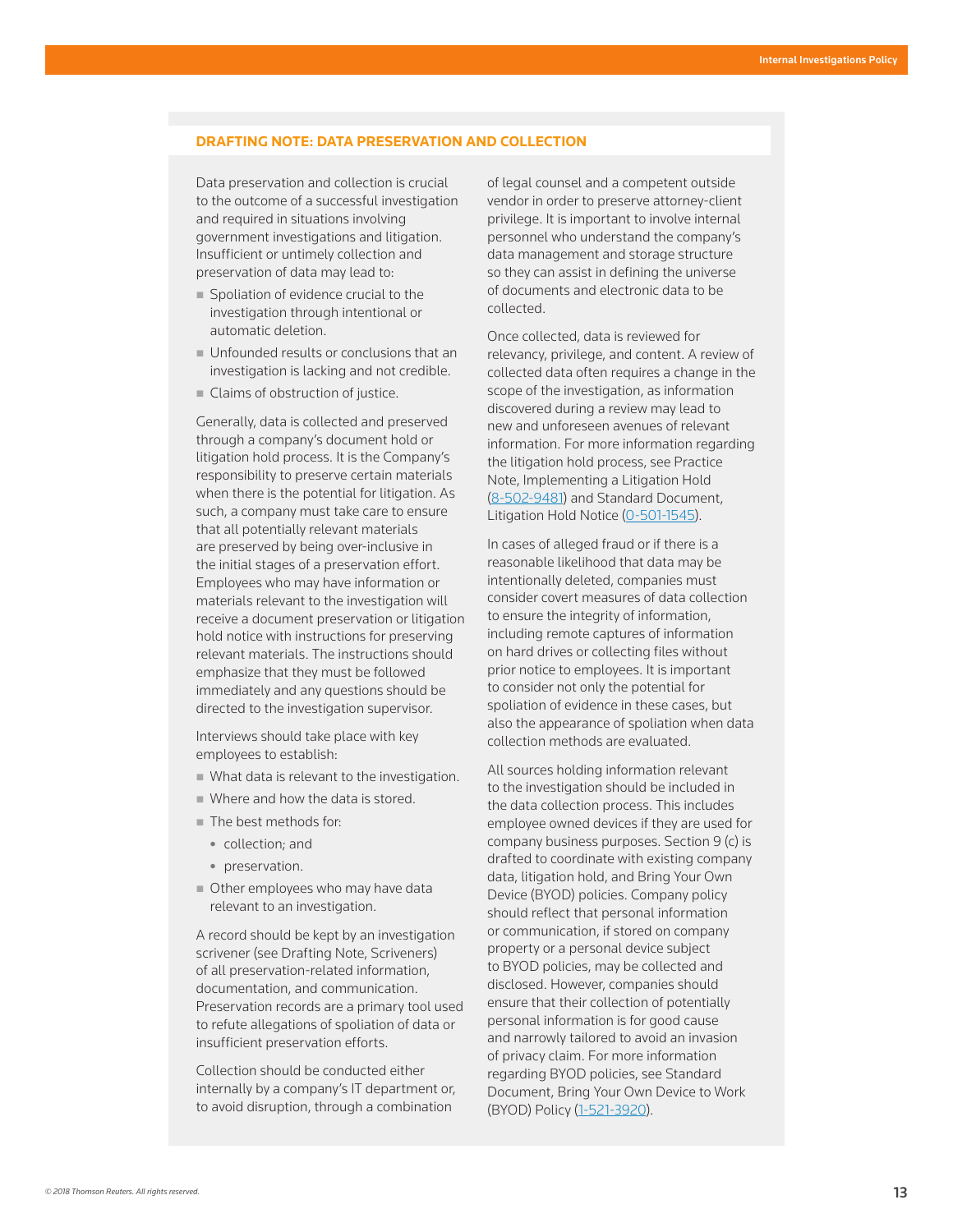Coordination with a company's information technology (IT) department is essential to ensuring proper collection and preservation of data. The IT department can assist with:

- Data collection methods, such as imaging hard drives, remote captures of data, and collection of data from devices.
- Preventing automatic deletion of relevant data due to a company's automatic deletion practice.
- The secure storage of data.
- Maintaining a chain of custody for collection data.

10. Appointment of a Scrivener. A scrivener will be appointed by the Supervisor at the beginning of the investigation to keep records related to the investigation process, findings, and disclosures.

## **DRAFTING NOTE: SCRIVENERS**

The scrivener's primary responsibilities are to:

- Document the order of events related to the investigation, including those occurring before the start of the investigation.
- Track and log major events in the investigation, including meetings and communications with government agencies.
- Oversee and document data collection, preservation, and review efforts, including, but not limited to documenting and maintaining:
	- an investigation timeline;
	- $\bullet$  a list of potential witnesses to interview;
- data collection and review efforts;
- a log of information, documents, and emails, relevant to the investigation;
- a log of privileged documents and emails; and
- interview documentation, including interviewee information (such as name, title, work history), letters, memos, notes, and exhibits.
- Track and log document productions to government agencies, or civil plaintiffs.
- $\blacksquare$  If necessary, contribute to drafting a final report.

11. Witness Interviews. The Company may interview current and former employees as a part of an internal investigation.

- (a) **Conduct.** Interviews will be conducted by the Company's legal counsel. It is the Company's expectation that parties involved in interviews be truthful and provide complete answers to interview questions. Retaliation for mere participation in an interview is strictly prohibited. All witnesses will be treated with respect and provided information regarding:
	- (i) Interviewing counsel's role.
	- (ii) The reason for the interview.
	- (iii) Attorney-client privilege and its relevancy to the interview.
	- (iv) Potential disclosure of information discovered during the investigation to any third party, including government agencies.

## **DRAFTING NOTE: WITNESS INTERVIEWS**

Witness interviews are essential to uncovering details and insights into information gathered during the

investigation. Witness interviews most often occur after data collection and analysis, in order that counsel may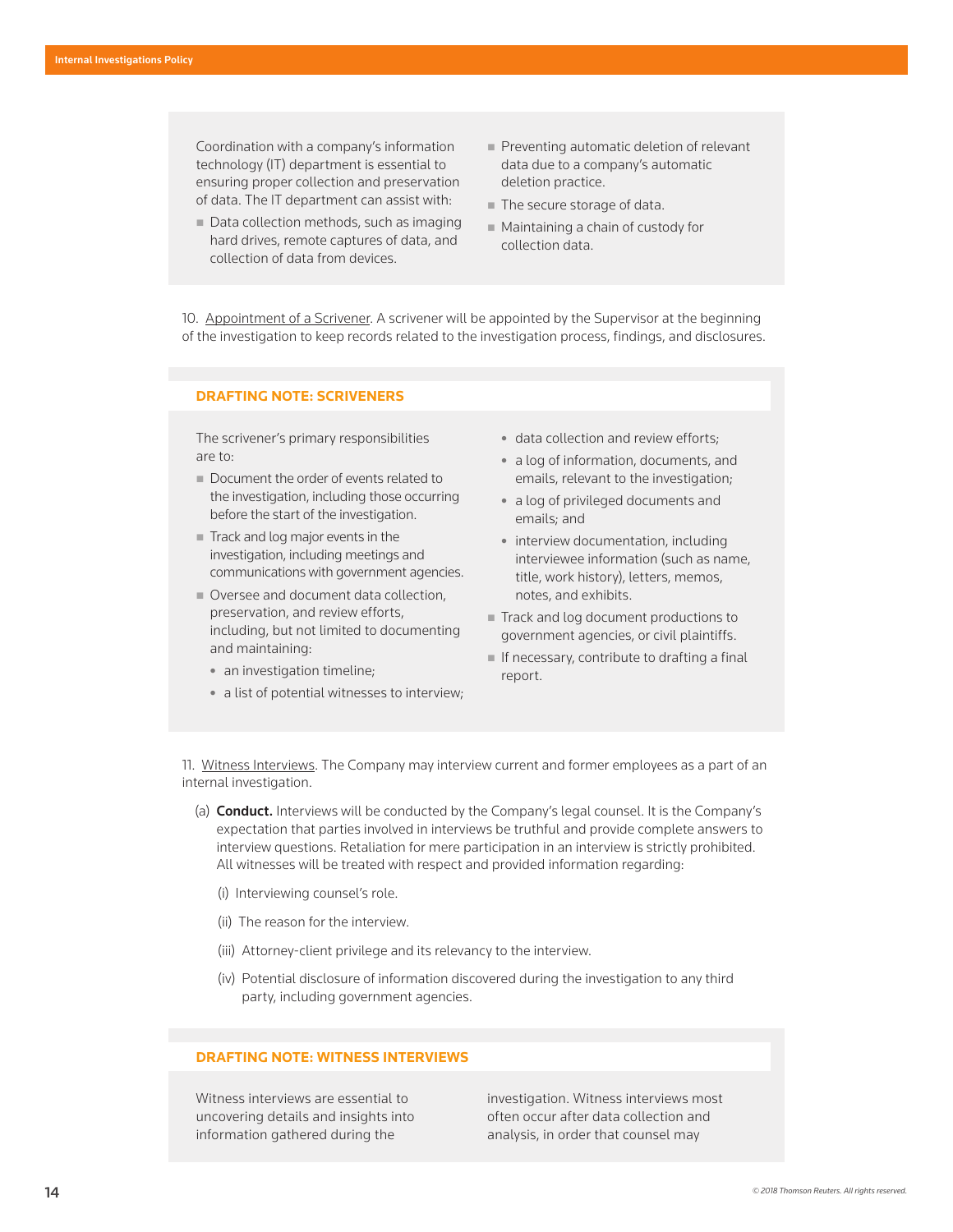incorporate relevant documents into the questions they pose to a witness. Certain interviews may be necessary at the onset of an investigation in cases where, for instance, it is necessary to interview a witness to determine the scope of the investigation, such as in cases involving whistleblowers. Data collection interviews (see Drafting Note, Data Collection and Preservation) are also conducted before data collection.

Interviews should be conducted by legal counsel engaged to conduct the investigation. The order of interviews and the topics addressed should be the subject of careful consideration, particularly where the company may be focused on leveraging information about individual wrongdoers for the company's benefit.

A second person should be present at interviews to document:

- The Upjohn Warnings given at the beginning of an interview verbatim (see Drafting Note, Confidentiality and Privilege in Witness Interviews).
- The date, location, names of attendees and witness, and other pertinent details regarding the interview.
- Notes about the interview content to be used as the basis of interview memos.

For more information regarding internal investigation witness interviews, see Conducting an Internal Investigation Checklist: Conduct Employee Interviews (6-501-9464).

Witness interview memorandums should be drafted after each witness interview. These memos:

- Document the interview.
- $\blacksquare$  Highlight statements made by interviewees that are important to the investigation.
- Include the attorneys' thoughts, opinions, and mental impressions.
- Aid in the drafting of an investigation report (see Drafting Note, Investigation Report), if necessary.
- Or some or all of their contents may be disclosed to comply with the Yates Memo (see Standard Document, Internal Investigations: Witness Interview

Memorandum: Disclosure to the Department of Justice (W-001-3894)).

For more information regarding witness interview memos and their content, see Standard Document, Internal Investigations: Witness Interview Memorandum (W-001-3894).

## **CONFIDENTIALITY AND PRIVILEGE IN WITNESS INTERVIEWS**

Witnesses interviewed by legal counsel must be given *Upjohn* Warnings where they are advised prior to the start of the interview that the information gathered in the interview is considered protected by attorney-client privilege and how the privilege is preserved between legal counsel and the client company. *Upjohn* Warnings given by legal counsel to company employees acting as investigation witnesses should be specific, clear, and congenial. The warnings should include explanations that:

- Legal counsel represents the employee's company, not the employee.
- All communications between legal counsel and the employee are protected by the attorney-client privilege.
- The privilege belongs solely to the employee's company and not to the employee.
- Attorney-client privilege can be waived by the employee's company.
- At the employee's company's discretion, communications from the interview could be disclosed to any third party, including government agencies.
- $\blacksquare$  The disclosures may be given without employee prior notice or consent.
- $\blacksquare$  To preserve the attorney-client privilege of what is discussed, the employee should not share the contents of the interview with anyone except their legal counsel.

While witness employees should be instructed to not share the contents of an interview with others to preserve privilege, an employee cannot be prohibited from communicating with government agencies about the underlying conduct that may have been discussed in the interview.

It is sound practice to have a second person memorialize the *Upjohn* Warning verbatim.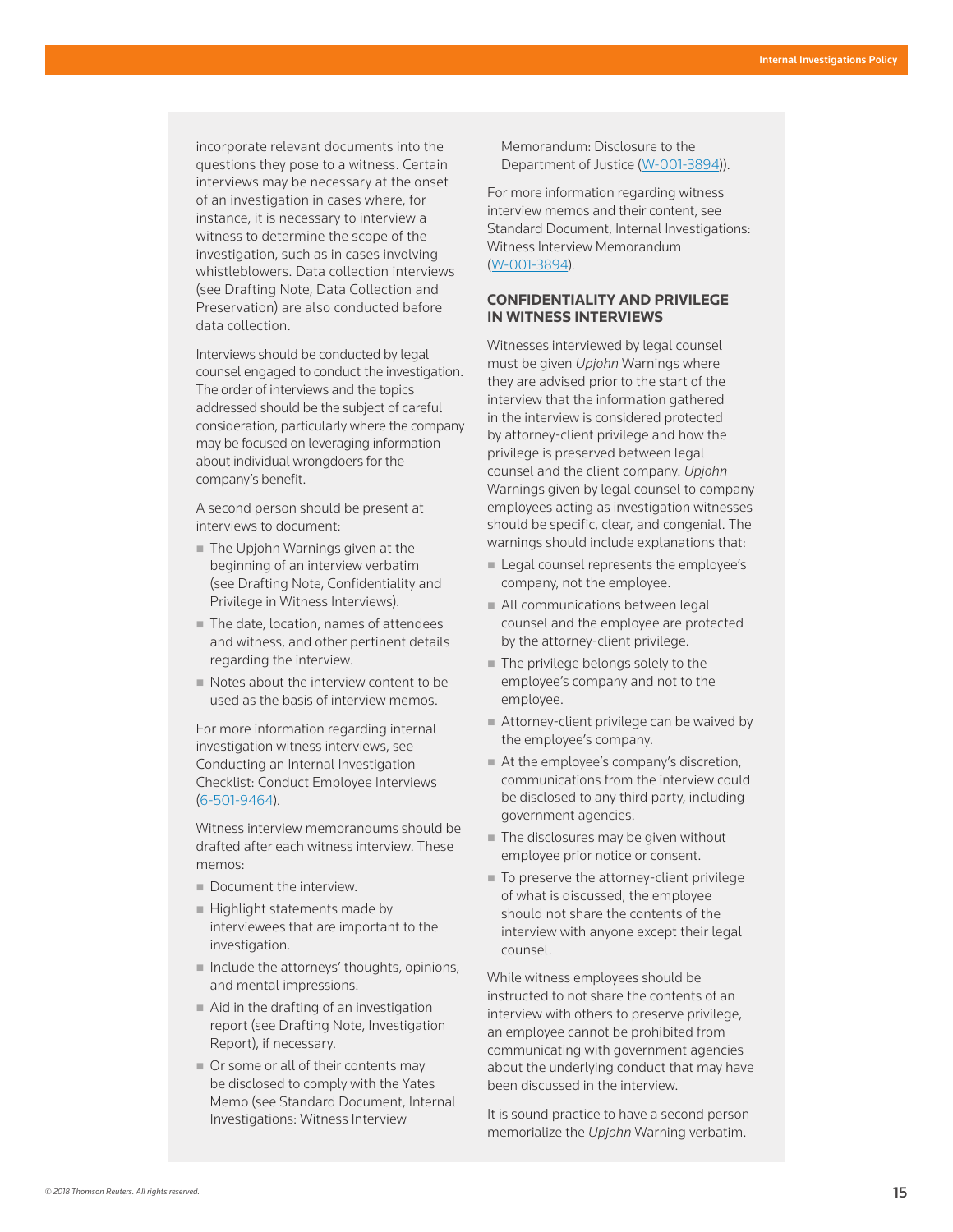Also, consider having the employee sign a non-disclosure agreement that prevents disclosure of the contents of the interview, but not the underlying conduct, except to the employee's counsel.

For more information on how to give effective *Upjohn* Warnings, see In House Counsel: Giving an Upjohn Warning Checklist (W-008-2630).

#### 12. Investigation Report.

#### (a) Preparation of the Investigation Report.

- (i) Company counsel will develop an Investigation Report detailing the investigation, its findings, and recommendations for final review by the Supervisor, which may be either written or oral.
- (ii) The Supervisor has full authority over the Investigation Report.
- (b) Presentation of the Final Investigation Report. The nature, scope, and content of any presentation of findings of the Investigation Report shall be determined by the Supervisor.

## **DRAFTING NOTE: INVESTIGATION REPORT**

At the end of an investigation, counsel should consider what form an investigation report should take, either written or oral, as well as the contents of the report. The format, nature, and scope of investigation reports are dependent on the type, scale, and facts of the investigation. Written reports are typically more consistent, accurate, and detailed than oral reports, although they may also be discoverable or potentially jeopardize confidentiality and privilege. Oral reports are less likely to be discoverable by the government or private litigants, but may be more likely to be misconstrued or misinterpreted. For more information regarding the decision to write a report or give it orally, see Standard Document, Internal Investigations: Investigation Report: Decision to Write a Report (W-001-4318).

The content of an investigation report is also determined by the type, scale, and facts of

an investigation. Generally, investigation reports may include:

- **Background and scope information.**
- A summary of the investigation methodology.
- Data collection strategy.
- A list of pertinent documents.
- A witness and interview list.
- The findings of the investigation.
- Applicable law and legal conclusions.
- Recommendations for remediation.
- Recommendations for disclosure to government agencies (see Drafting Note, Government Reports).
- Appendix of related documents.

For more information regarding investigation reports and their presentation, see Standard Document, Internal Investigations: Investigation Reports (W-001-4318).

## 13. Government Reports.

- (a) **Required Disclosure**. Information regarding misconduct, culpable individuals, violations, and other information discovered during the course of an internal investigation that are required by law or by contractual agreement to be disclosed to the government, the public, or other parties must be properly disclosed within the legally specified time frame.
- (b) Voluntary Disclosure. Information regarding misconduct, culpable individuals, violations, or other information discovered during an internal investigation which is not required by law to be disclosed to the government, the public, or other parties may nevertheless be disclosed at the discretion of the Board of Directors.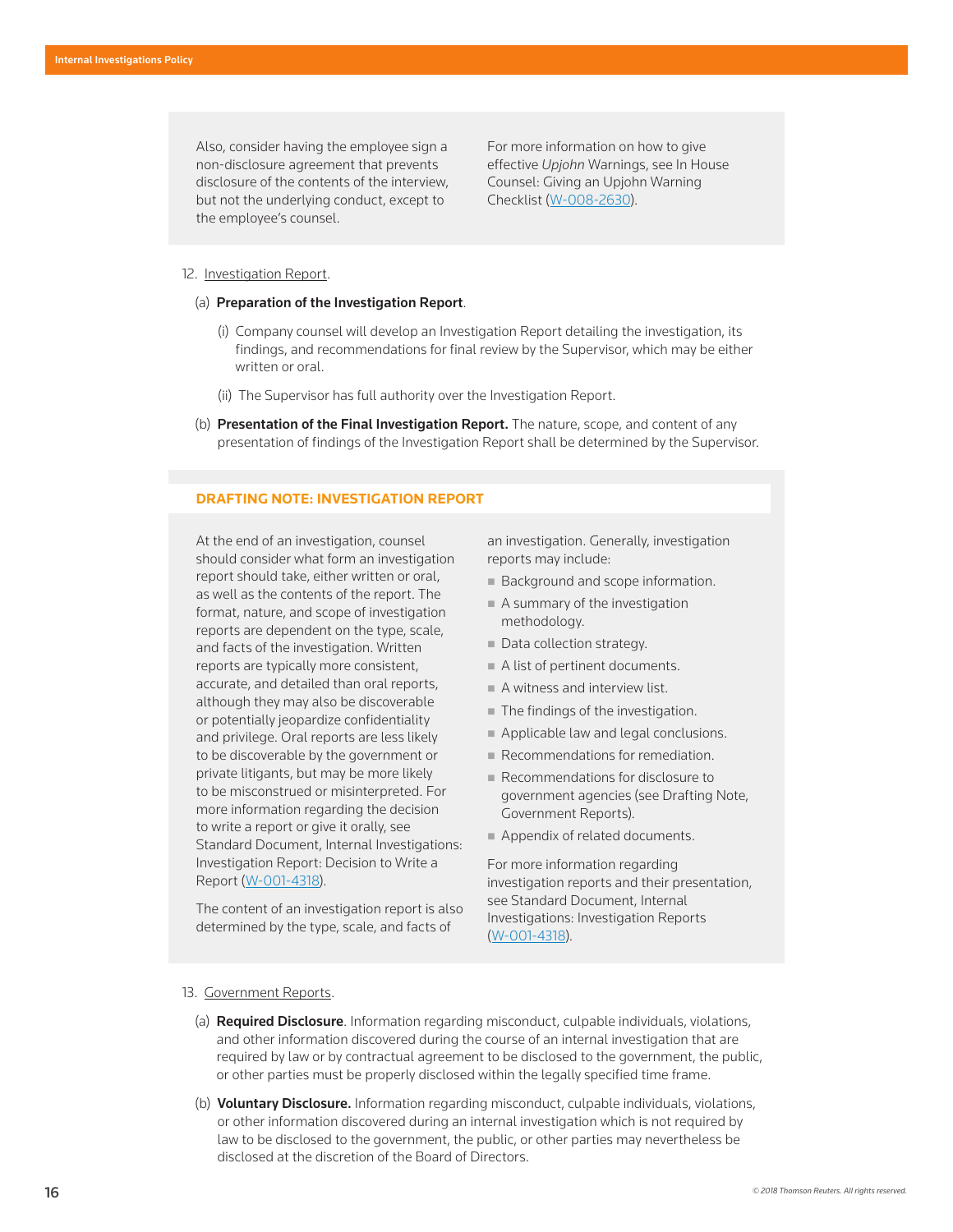## **DRAFTING NOTE: GOVERNMENT REPORTS**

## **REQUIRED DISCLOSURE**

Disclosure of the report or findings of an internal investigation may be required by:

- Statute, regulation, or other legal rule.
- Contractual obligation, previous settlement, or monitoring agreement.

Publicly traded companies must determine whether disclosure to regulators or investors is required in order to not render company statements misleading. Companies that contract with or are chartered by the federal government may be required to disclose internal investigation findings to the government agency's Office of Inspector General (OIG).

## **VOLUNTARY DISCLOSURE**

Voluntarily disclosing the results of an investigation can have several advantages, from allowing the company to control the message and timing, to leveraging the disclosure for legal or regulatory credit, to managing damage to the company's image and correcting false narratives. Factors relevant to determining if voluntary disclosure will benefit a company include whether:

- The information is already publicly known.
- The investigation report concludes there was no criminal or significant financial exposure to the company.
- $\blacksquare$  The voluntary disclosure will be favorably considered in the government's decision to charge the company.
- The investigation report conclusions are consistent with the focus on individual accountability as referenced in the Yates Memo.
- The investigation report puts pressure on the company to discipline individual wrongdoers.

The most significant impact of voluntary disclosure, however, is on the attorney client privilege. All federal circuit courts except for one have rejected the notion of selective waiver, instead holding that disclosure of an investigative report to a government agency is a waiver of privilege and will expose it to the civil discovery process. (*Diversified Industries, Inc. v. Meredith*, 572 F.2d 596 (8<sup>th</sup> Cir. 1977); *In re: Columbia/HCA Healthcare*, 293 F.3d 289 (6th Cir. 2002); *In re Pacific Pictures*, 679 F.3d 1121 (9th Cir. 2012); *In re Qwest Communications International Inc.*, 450 F.3d 1179 (10th Cir. 2006); *United States. v. Mass. Institute of Technology*, 129 F.3d 681 (1st Cir. 1997); *In re Steinhardt Partners, L.P.*, 9 F.3d 230 (2d Cir. 1993); *Westinghouse Electric Corp. v. Republic of the Philippines*, 951 F.2d 1414 (3d Cir. 1991); *Permian Corp. v. United States*, 665 F.2d 1214 (D.C. Cir. 1981).)

14. Corrective Action. Employee misconduct, as well as deficiencies in controls, policies, and standards identified by the investigation must be analyzed and corrective action must be taken to address them. Disciplinary action warranted by the findings of an internal investigation will be administered according to [Company policy/[NAME OF A SPECIFIC COMPANY POLICY]].

- (a) **Cease Misconduct.** Any illegal acts, criminal conduct, or other misconduct identified during the internal investigation will be immediately stopped.
- (b) Development of a Corrective Action Plan. The Supervisor will develop a Corrective Action Plan (CAP) to address each specific deficiency, violation of law, or element of misconduct found during an internal investigation. The Supervisor will work with the [Company executive responsible for compliance within the department(s) relevant to the investigation findings/Chief Compliance Officer/[TITLE]] to implement the CAP. A CAP may include employee discipline in accordance with [Company policy/[NAME OF A SPECIFIC EMPLOYEE DISCIPLINE POLICY]]. The CAP will include an implementation schedule and protocols for verifying that the corrective actions are effective in remediating the deficiencies or misconduct.